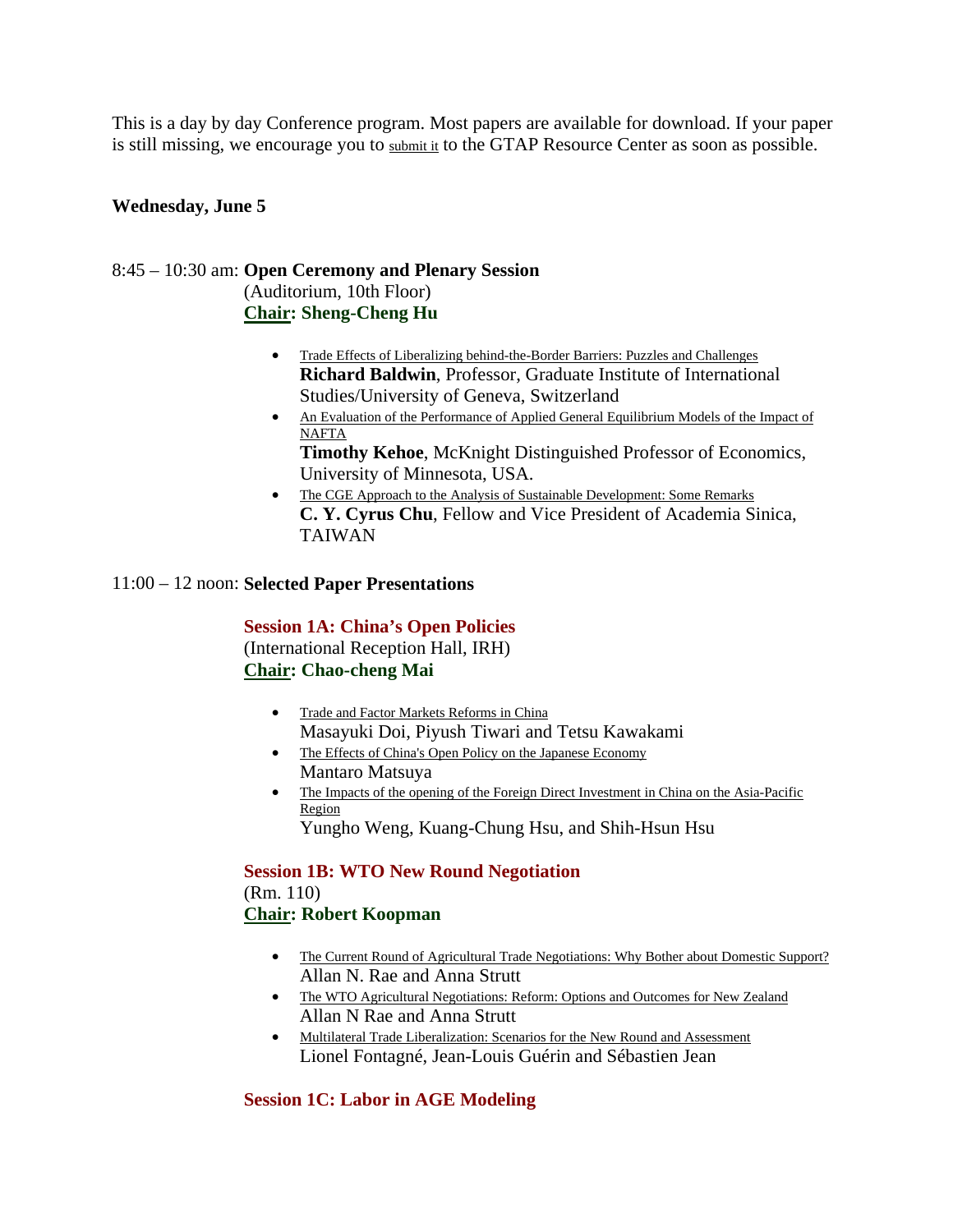# (Rm. 105) **Chair:**

- The Need for a Complete Labor Market in CGE Modeling Marianne Kurzweil
- Incorporation of Labor-Leisure Choice into a Static General Equilibrium Model Alan K. Fox
- Modelling the Economic and Environmental Impacts of Population Policy in Jersey: a Multi-Period Computable General Equilibrium Analysis David Learmonth, Peter G. McGregor, J. Kim Swales, Karen R. Turner, and Ya Ping Yin

**Session 1D: New Applications of AGE (I)** (Rm. 102) **Chair: Mark Horridge**

- Impact on Demand for Water upon Entering WTO A Taiwanese Case Study Chang-Erh Chou, S.H. Hsu, and Ping-Cheng Li
- Modelling the impact of environmental policy reforms on water markets and irrigation use in **Australia** Glyn Wittwer and Randy Stringer

**Session 1E: Growth and Sustainability** (Rm. 107) **Chair: Yun-Peng Chu**

- Sustainable Development and World General Equilibrium Model A Holistic View Ching-Ying Lien
- Is Economic Growth Sustainable? A Trend Analysis for the Netherlands, 1990-1995 M.W. Hofkes, R. Gerlagh, W. Lise and H. Verbruggen
- Economic Growth and Environmental Quality: A Non-Parametric Kernel Estimation of the Environmental Kuznets Curve Savas Alpay and Syed Mahmud

**Session 1F: Chinese Session on Sustainable Development** (Fu-Chuan Hall, B1)

1:30 – 3:00 pm: **Selected Paper Presentations**

**Session 2A: China's Accession to WTO** (International Reception Hall, IRH) **Chair: Kym Anderson**

- Regional and National Perspectives of China's Integration into the WTO: A Computable General Equilibrium Inquiry Francis Tuan, Xinshen Diao, Agapi Somwaru and Hsin-Hui Hsu
- Evaluating China's WTO Commitments: Implications of Reforms in US and EU Farm Programs Wusheng Yu and Søren Frandsen
- Greater China's Accession to the WTO: Implications for International Trade/Production and for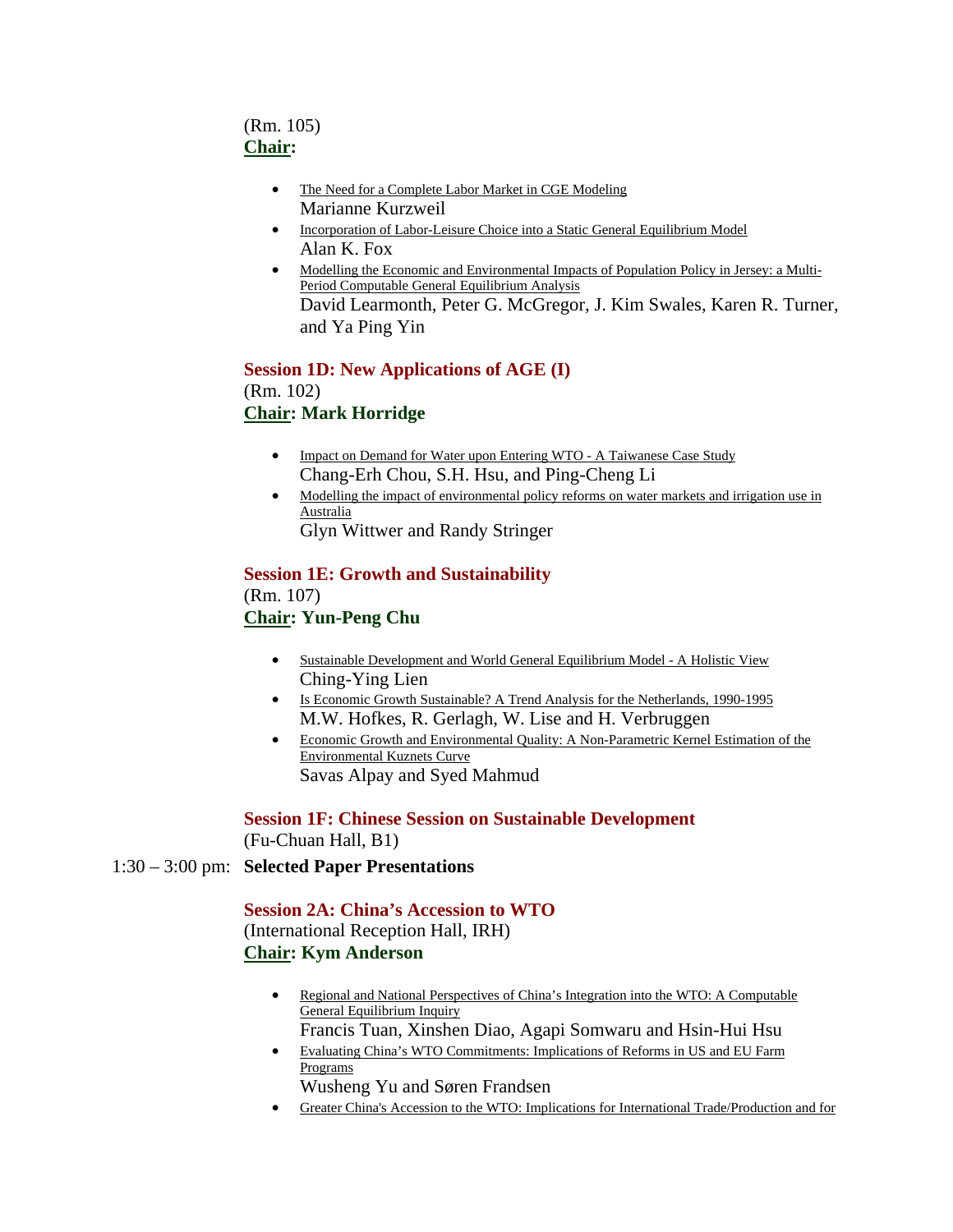Hong Kong Joseph Francois and Dean Spinanger

## **Session 2B: Climate Change Policy and Modeling (I)** (Rm. 110) **Chair: Leo Schrattenholzer**

- A Sustainability Geoscope: defining an integrated information base for interdisciplinary modelling of global change
- Hermann Lotze-Campen, Wolfgang Lucht, and Carlo C. Jaeger • Climate Variability and Agricultural Policy in Morocco
- Rabih Karaky and Channing Arndt

#### **Session 2C: Trade and Growth** (Rm. 105) **Chair: Thorvaldur Gylfason**

- Trade and Growth under Limited Liberalization: The Case of Belarus Marina Bakanova, Minsk, Belarus and Lúcio Vinhas de Souza
- Dynamic Impacts of Trade Liberalization: In the Framework of Endogenous Growth with Productive Public Capital Kazuhiko Oyamada
- Economic Growth and Agriculture's Relative Decline: Implications of Political Economy of Agricultural Policies Yau-Yuh Tsay

#### **Session 2D: Free Trade and the Economy** (Rm. 102)

# **Chair: Sebastien Jean**

- Trade Reform and Macroeconomic Policy in Vietnam Rod Tyers and Lucy Rees
- Potential Impacts of Trade Liberalization in Korea's Automobile Industry Sang-yirl Nam
- Trade Policy, Factor Markets and Social Structures in Africa Leena Kerkelä and Janne Niemi

# **Session 2E: Food and Biotechnology** (Rm. 107)

# **Chair: J. Kim Swales**

- Diffusion of gains from biotechnology and the European Union's Common Agricultural Policy Hans van Meijl and Frank van Tongeren
- Global trade and biotechnology boosts to crop productivity in China Jikun Huang, Ninghui Li, Hans van Meijl, and Frank van Tongeren
- Potential Effects of Biotechnology on the World Rice Economy Shunli Yao, Chantal Pohl Nielsen and Kym Anderson
- The Implications of GMOs for Australian Trade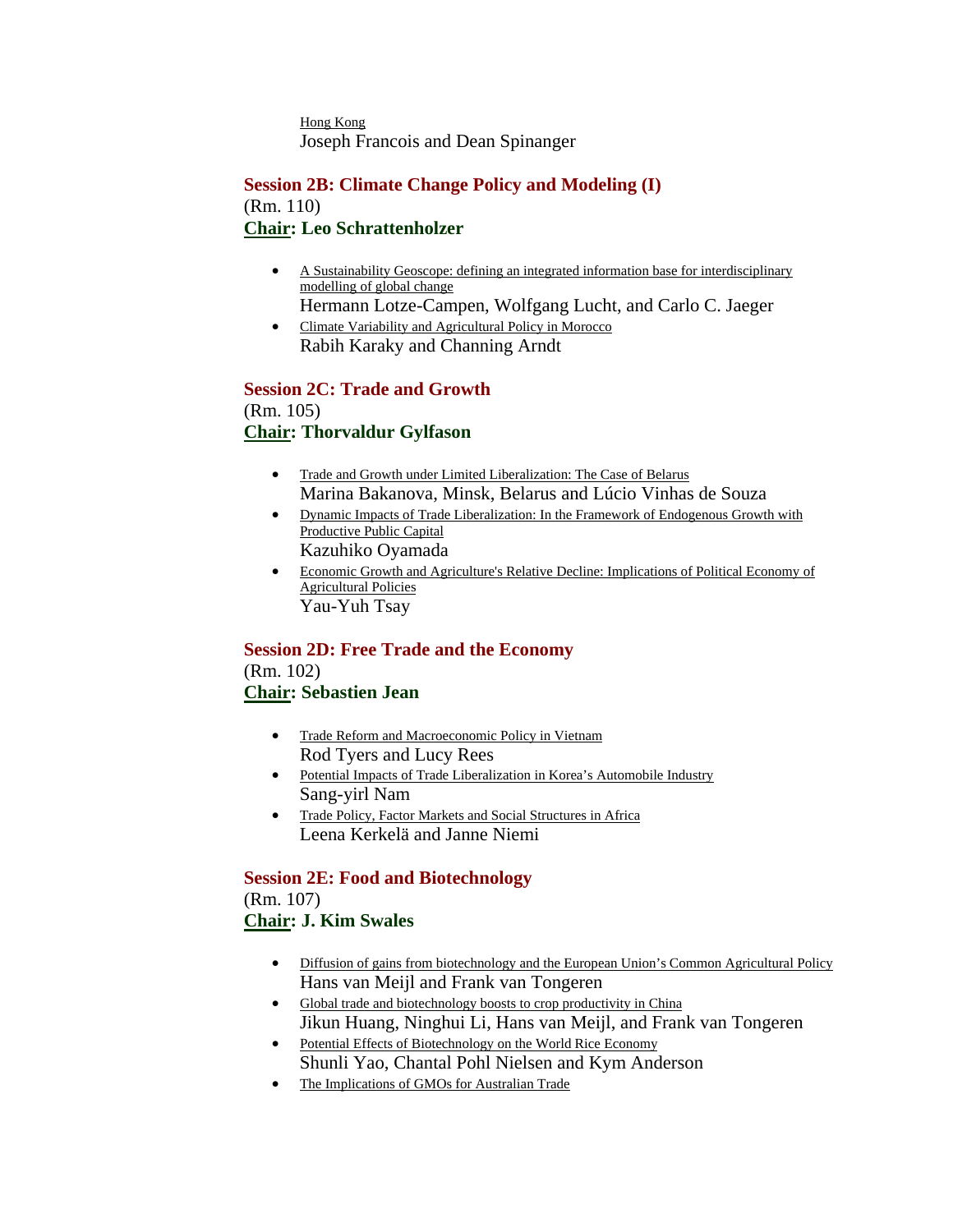Susan Stone, Andrew Dolling and Anna Matysek

**Session 2F: Chinese Session on Sustainable Development** (Fu-Chuan Hall, B1)

3:30 – 5:00 pm: **Policy Panel (I): Agricultural Trade and Policy** (IRH) **Chair: Allan Rae**

- **Susan Offutt**  Administrator, Economic Research Service, USA.
- **Ulrich Koester**  Professor, Department of Agricultural Economics, University of Kiel, Germany.

#### **Policy Panel (II): Energy and Climate Change**

(Rm. 110) **Chair: Liang-Jyi Fang**

- **Leo Schrattenholzer**  Leader, International Institute of Applied System Analysis, Austria
- **Matti Vainio**  Principal Administrator, Environment Directorate General, European Commission

#### **Session 3A: Methodologies in AGE Modeling (I)**

(Rm. 105) **Chair: Thomas F. Rutherford**

- Structural Forecasts for the Danish Economy Using The Dynamic-AAGE Model Philip D. Adams, Lill Andersen and Lars-Bo Jacobsen
- Developing a Cost of Capital Module for Computable General Equilibrium Modelling Ashley R. P. Winston
- EV-Model: An Economic-Engineering CGE-Model for Finland Juha Forsström Juha Honkatukia

**Session 3B: Free Trade Agreements in Asia (I)** (Rm. 102) **Chair: Tain-Jy Chen**

- A Korea-Japan FTA: Is Korea Losing? Inkyo Cheong
- An Analysis of Japan-Korea FTA Tomoyoshi Nakajima
- Does Sequence Matter in Free Trade Area? Jong Eun Lee
- Implications of the COMESA Free Trade Area and Proposed Customs union: an Empirical Investigation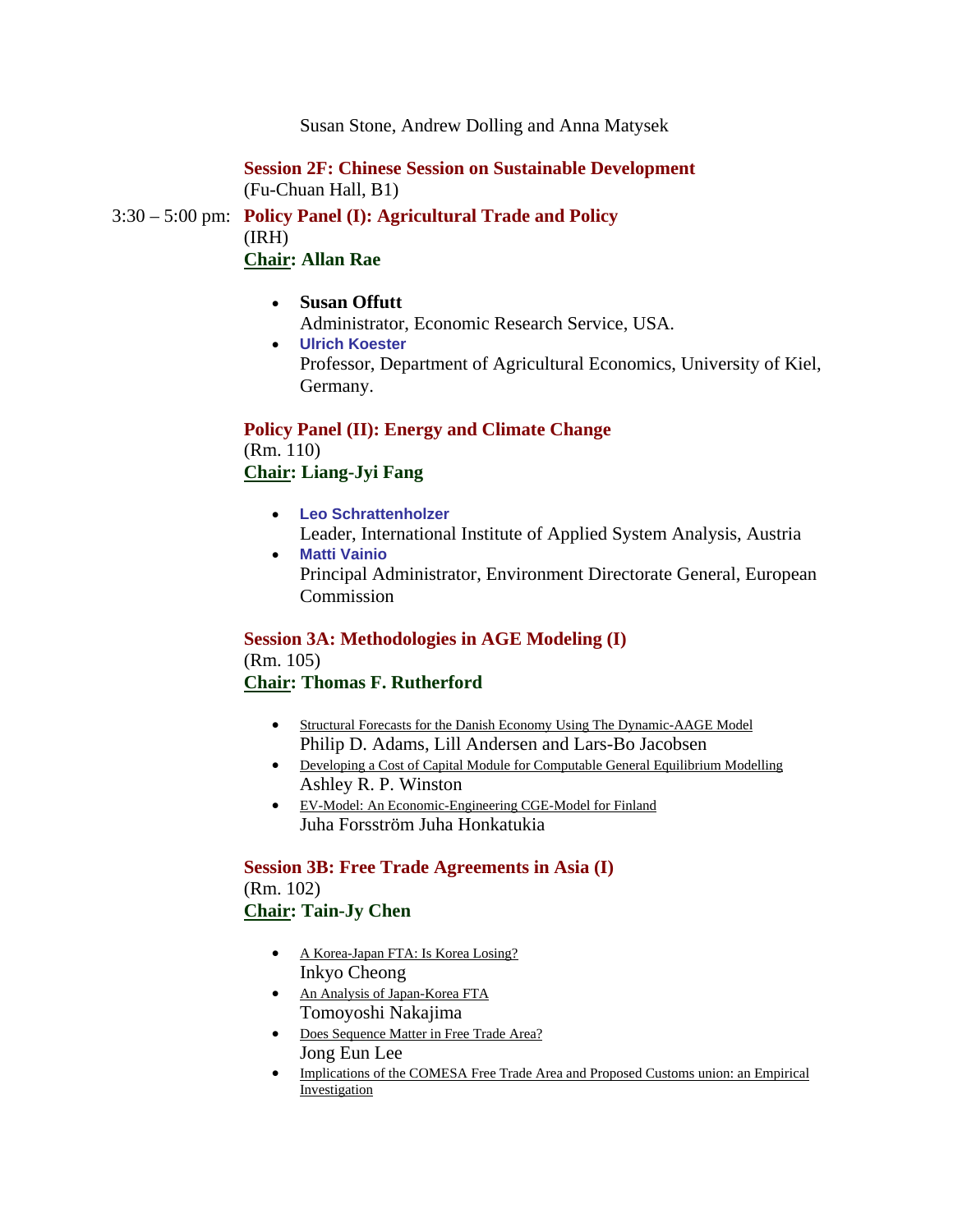Stephen Njuguna Karingi, Mahinda Siriwardana and Eric E. Ronge

**Session 3F: Chinese Session on Sustainable Development** (Fu-Chuan Hall, B1)

#### **Thursday, June 6**

# 8:30 – 10:00 am: **Organized session (I): Economy-wide modeling at the US International Trade Commission**

(International Reception Hall, IRH) **Chair: Ken Pearson**

- USAGE-ITC: Large Scale CGE Modeling at the ITC R. Koopman, H. Arce, E. Balistreri and A. Fox
- USAGE-ITC: Theoretical Structure and an Illustrative Application P. Dixon and M. Rimmer
- USAGE-ITC: Empirical Foundations K. Johnson, E. Balistreri, C. McDaniel, P. Dixon, D. McDonald and M. Rimmer

#### **Session 4A: WTO and Poverty**

(Song Bor Hall, 10th F) **Chair: Alan Powell**

- Poverty Impacts of Multilateral Trade Liberalization Thomas W. Hertel, Paul V. Preckel, Maros Ivanic and John A. L. Cranfield
- Regional, Unilateral and Multilateral Trade Policies for Growth and Poverty Reduction in Brazil
	- Glenn W. Harrison, Dewey H. Johnson, Thomas F. Rutherford, David G. Tarr and Angleo Gurgel
- Impact of China's WTO Accession on Rural-Urban Income Inequality Kym Anderson, Jikun Huang and Elena Ianchovichina

#### **Session 4B: Climate Change Policy and Modeling (II)**

(Rm. 110) **Chair: Warwick McKibbin**

- Further development of a Computable General Equilibrium-Model for the long-run investigation of global impacts of GHG-mitigation policies Margit Lott
- Economic Impacts of Greenhouse Gas Emission Mitigation Policies Analysis by AIM Model Mikiko Kainuma, Yuzuru Matsuoka and Tsuneyuki Morita
- Policy choices of international CO2 emissions control Tingsong Jiang
- POLES model and Global prospective on reduction of GHG emissions Tuan A. Nguyen and Patrick Criqui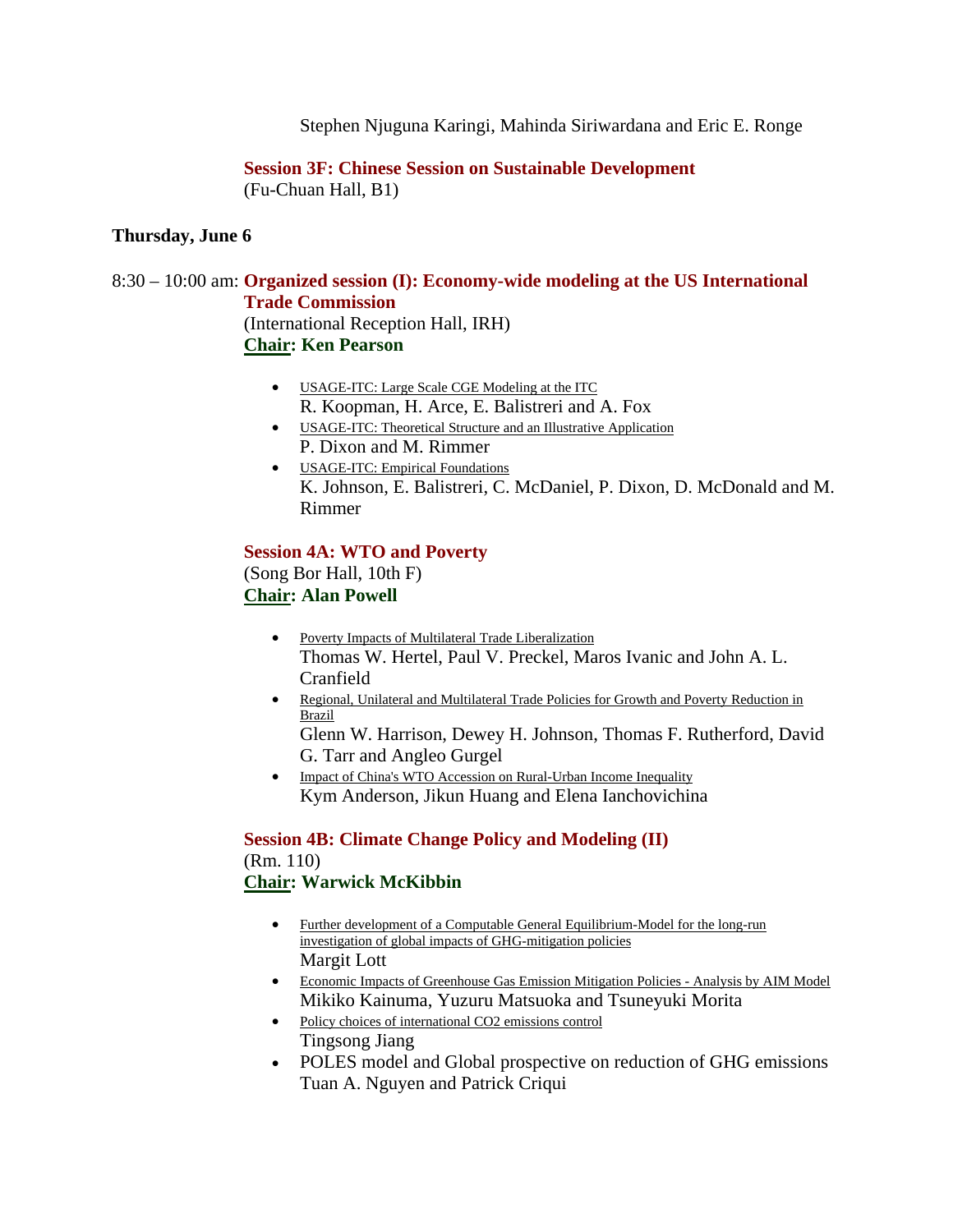# **Session 4C: Trade and Environment** (Rm. 105) **Chair: Shih-Mo Lin**

- The Global Trade and Environment Model Hom Pant, Vivek Tulpulé, and Brian Fisher
- How to Assess the Environment Impacts of Trade Liberalization Marinos E. Tsigas
- Conflicting Perspectives in Trade and Environmental Negotiations Barbara Buchner and Roberto Roson
- The Effects of the Proposed FTAA on Global Carbon Emissions: A General Equilibrium Analysis Liwayway G. Adkins and Richard F. Garbaccio

**Session 4D: Trade Policy: Quota Regime** (Rm. 102) **Chair: David Roland-Holst**

- Endogenous adjusted Output Quotas The Suspension of the Raw Milk Quota in the European Union
	- Markus Lips and Peter Rieder
- The Key Role of the Milk Quota in the Reform of the Swiss Agricultural Policy Laurent Cretegny
- A practical method for explicitly modelling quotas and other complementarities Jill Harrison, Mark Horridge, Ken Pearson and Glyn Wittwer

# **Session 4E: Labor Market**

(Rm. 107) **Chair: Rod Tyers**

- Assessing Regional Labour Market Disruption from Competition Policy Reforms: An Historical CGE Approach James Giesecke and John R. Madden
- The Impact of China's Labour Market Liberalisation on Production, Employment and Trade in the Rest of the World James X Zhang
- A New Look of the Impact of Migration on the Wage Differential Hsiao-chuan Chang
- Relaxing Restrictions on the Temporary Movement of Natural Persons: A Simulation Analysis Terrie L. Walmsley and L. Alan Winters

**Session 4F: Chinese Session on Sustainable Development** (Fu-Chuan Hall, B1)

10:30 – 12 noon: **Organized Session (II): Cross Strait Economic Relations after China and Taiwan Joining WTO** (Song Bor Hall, 10th F) **Chair: Tzong-shian Yu**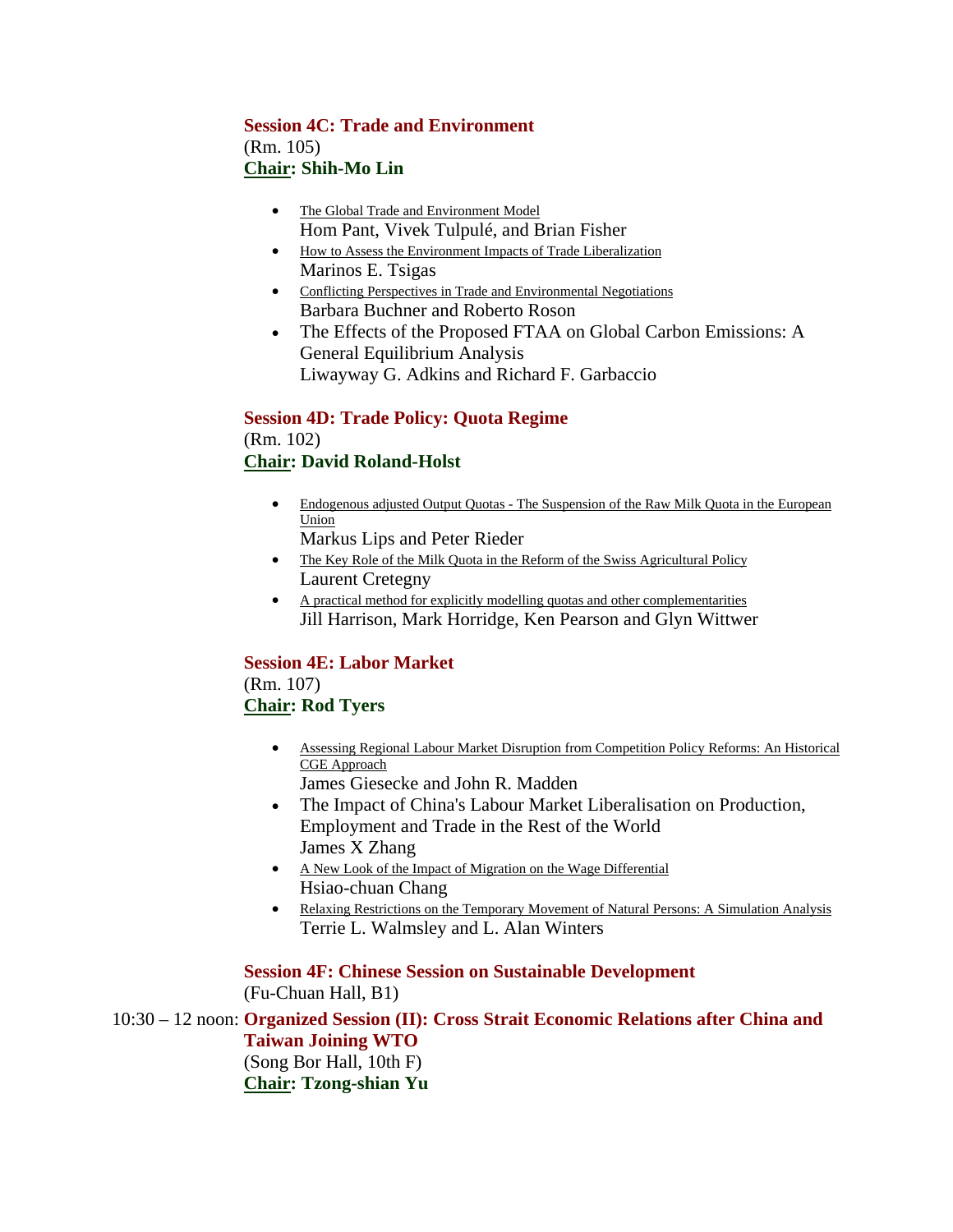- Direct Trade and Investment Trend across Taiwan Strait: An Emperical Analysis of Taiwan and China's Accession into the WTO Ji Chou, Shiu-Tung Wang, Kun-Ming Chen and Nai-Fong Kuo
- The Impact of China's and Taiwan's WTO Accession on trade and Economic Relations across the Taiwan Strait
	- Zhi Wang
- Evaluating China's and Taiwan's WTO Accession Elena Ianchovichina and Will Martin

## **Session 5A: Agricultural Trade Liberalization (I)**

(International Reception Hall, IRH) **Chair: Tzu-tan Fu**

- The Impact of the Uruguay Round on World Agriculture Chung-sil Kim and Sang-ho Lee
- Agricultural Trade Liberalization in a World of Uncertainty: Discussion of the Results of a World CGE Model
	- J.M. Boussard, F. Gérard and M.G. Piketty
- A Re-evaluation of Tariffs Facing Exporters of Processed Food: Implications for Trade Liberalization
	- Mark Gehlhar and John Wainio
- Delineation of the International Rice Market: Implications for Trade Liberalization Chantal Pohl Nielsen and Wusheng Yu

#### **Session 5B: Climate Change Policy and Modeling (III)** (Rm. 110) **Chair: Matti Vainio**

- Including the Feedback of Local Health Improvement in Assessing Costs and Benefits of GHG Reduction
- Jennifer Chung-i Li
- Modelling the health related benefits of environmental policies within a CGE model for the EU-15 countries

Inge Mayeres and Denise van Regemorter

• Climate Policies and R&D based on WorldScan Simulations Johannes Bollen, Arjan Lejour, Ton Manders and Paul Tang

#### **Session 5C: Free Trade Agreements in Asia (II)** (Rm. 105)

# **Chair: Gustavo Martin Prada**

- China and the WTO: Beginning of the End for East Asian Regionalism? David Roland-Holst and Dominique van der Mensbrugghe
- Options and Implications of FTA in Asia after China enter the WTO Jun Ma and Zhi Wang
- Free Trade Agreements in East Asia: Implications for Trade, Production, and Welfare Ken Itakura, Thomas W. Hertel and Jeffrey J. Reimer
- Emergent Trilateralism in the Pacific Basin: How will Globalization Affect China's Trade with Japan, the United States and the Region?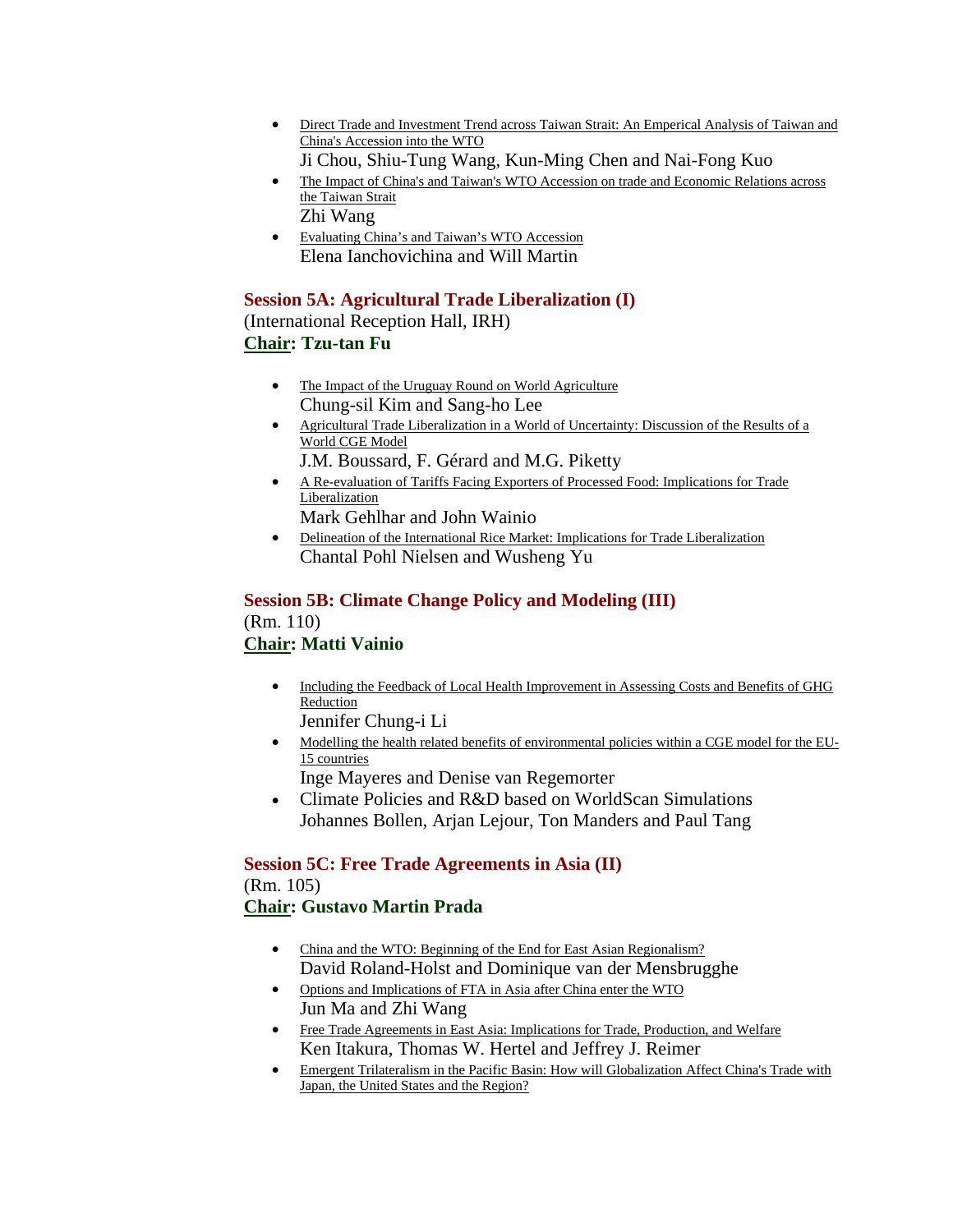Hiro Lee and Dominique van der Mensbrugghe

#### **Session 5D: Trade Policy: Tariff and Non-tariff Measures** (Rm. 102) **Chair: Lionel Fontagne**

#### • European Union trade and non-tariff measures Nora Dihel and Peter Walkenhorst

- Quantifying The Economic Impact of NTMs: Tariff Equivalent Approach Takamune Fujii and Mitsuyo Ando
- A General Equilibrium Analysis of Japan's Rice Tariffication Masaru Kagatsume, C.C. Chang and C.H. Wu

#### **Session 5E: Labor and Growth** (Rm. 107) **Chair: Shin-kun Peng**

• National Minimum Wages, Capital Mobility, and Global Economic Growth

Andreas Irmen and Berthold U. Wigger

- Factor Taxation and Labor Supply in a Dynamic One-Sector Growth Model Been-Lon Chen
- Developing Domestic Entrepreneurship and Growth through Imported Expertise James R. Markusen and Thomas F. Rutherford

# **Session 5F: Chinese Session on Sustainable Development**

(Fu-Chuan Hall, B1)

- 1:00 –2:00 pm: **Poster Presentations** (1st Floor)
	- A Case for Successful Microfinance Programs in China Beatriz Armendariz de Aghion and Sarah Tsien, Harvard University.
	- A generic approach to the construction of a consistent database to implement an inter-temporal general equilibrium model using GEMPACK Hom Pant, Australian Bureau of Agricultural and Resource Economics, Australia.
	- A Policy Simulation of Agriculture for Entering WTO Esher Hsu, Department of Statistics, National Taipei University, Taiwan.
	- A Study on Taiwan Energy Related CO2 Emission Abatement Pathways Li Ming Wu Jen Shiou Tsai Jing Wei Kuo and Jhy Ming Lu Energy and
		- Resources Laboratory, Industrial Technology Research Institute, Taiwan.
	- Alfred Marshall Project: An Open-Source Elasticity Database for Applied GGE work Renger van Nieuwkoop, Ecoplan, Switzerland; Melanie Bacou, Center for Global Trade Analysis, United States.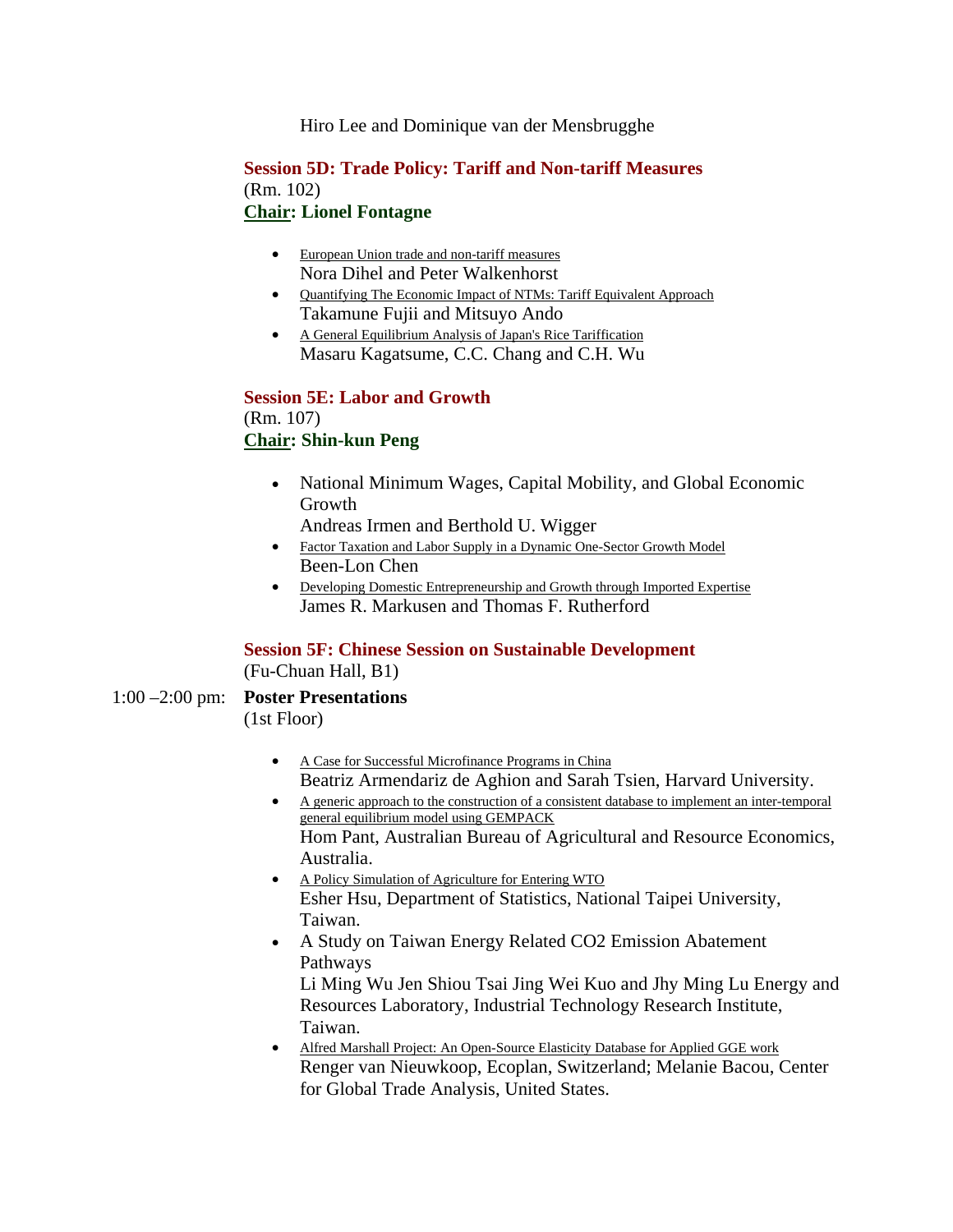- Alternative Panel Estimates of Elasticities for Cigarette Demand, Taxation, and Tobacco Settlement in U.S. Jian-Fa Li, Department of Economics, West Virginia University; Jovan Hsu, School of Business and Entrepreneurship, Nova Southeastern University, USA.
- Analyzing Changes in Russian Economic and Trade Policy: A General Equilibrium Approach Sergey Kiselev and Roman Romashkin, Moscow State University; Kyle Johnson and Bob Koopman, US International Trade Commission.
- Capital shares in the GTAP Database Nico van Leeuwen, CPB Netherlands Bureau For Economic Policy Analysis.
- China's Accession to WTO Would Boost World Trade of Edible Oils Hsin-Hui Hsu and Francis Tuan, Economic Research Service, USDA.
- Impact of China's WTO Accession and BT Cotton Adoption on Chinese and World Cotton Sectors Cheng Fang, John Beghin and Bruce Babcock.
- Impact on Growth of Agricultural Sector by Taxing: A Study of Conventional and Non-Conventional Sources Debabrata Lahiri, Rural Development Centre, Indian Institute of Technology, West Bengal, India.
- Industry-Specific Human Capital and the Wage Profile: Evidence from Taiwan Yih-chyi Chuang and Chun-yuan Lee, Department of Economics, National Chengchi University, Taiwan.
- Japanese External Policies and the Asian Economic Developments Ken-ichi Kawasaki
- Models of Economic Growth: Design and Use of Macroeconomic Models in Uzbekistan during Transition Period Muradova Khusnia, Centre for Economic Research, Tashkent, Uzbekistan.
- Non-trade Concerns and World Agricultural Trade Reform Yong-Kee Lee, College of Natural Resources, YeungNam University, Daegu, Korea.
- Preferential Trade, Mis-invoicing and Capital Flight Amit K. Biswas, University of Kalyani, Centre for Studies in Social Sciences, Calcutta, India.
- Prudential Practices and Financial Stability:Some Conceptual Issues Somesh K. Mathur, Jamia Millia Islamia (Central University), New Delhi, India.
- Sources of Productivity Growth: Fiber Drum Manufacturing Technology Donald E. Rutherford, FAR Associates; Thomas F. Rutherford, University of Colorado.
- Study on China's Sustainable Development: Integrated Analysis of Natural Resources-Energy-Economy-Environment, 1992-2020 Ming Lei, Guanghua School of Management, Peking University, China.
- The CET Dilemma for Customs Unions under Developing Countries' Regional Trade Arrangements: the Case of the Common Market for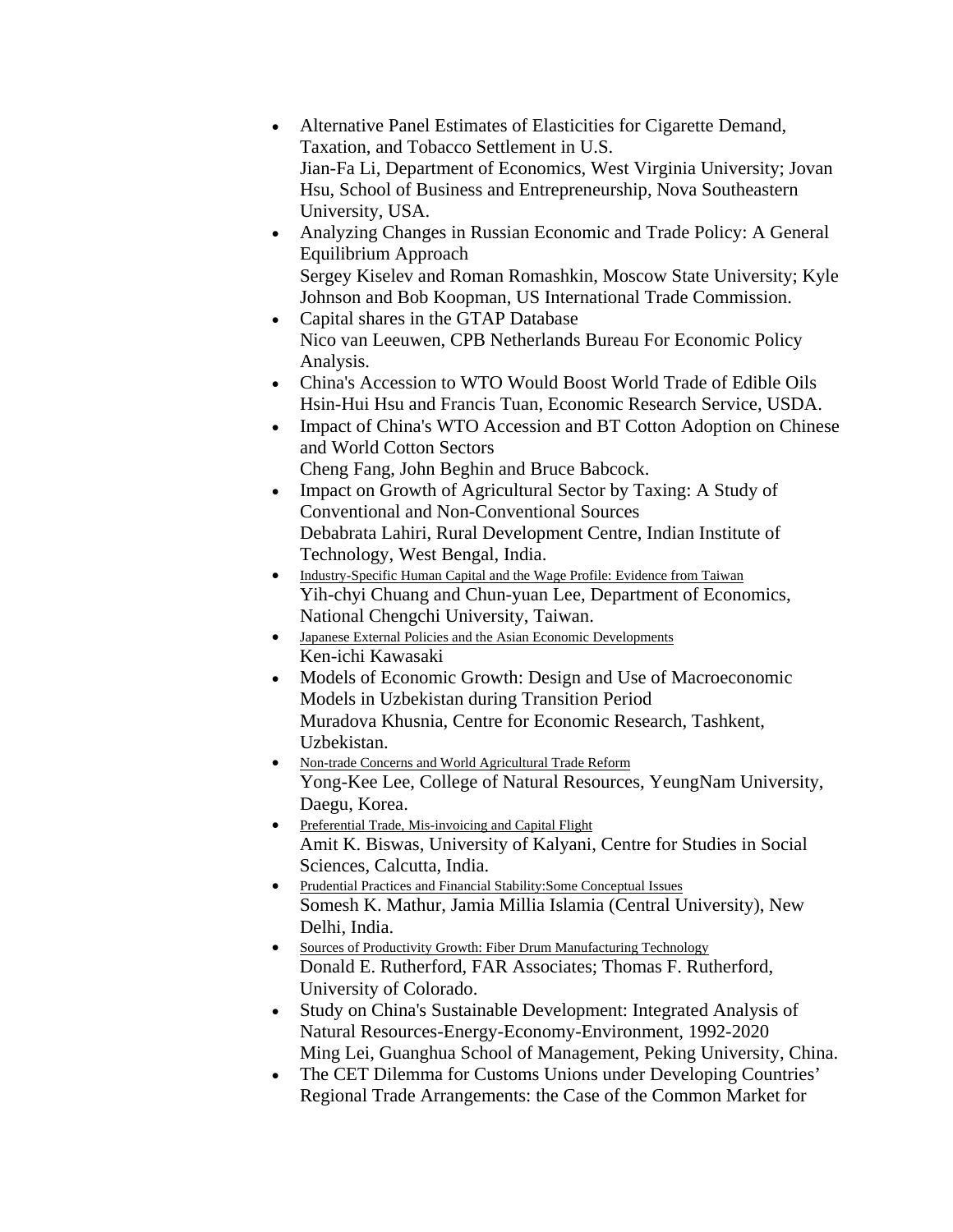Eastern and Southern Africa

Stephen Njuguna Karingi, Kenya Institute for Public Policy Research and Analysis, Kenya.

• The Impacts of China's WTO Accession and U.S. Sugar Policy Changes on the World Sugar Market: A General Equilibrium Analysis of Tariff-Rate Quota Regimes

C.C. Chang, Institute of Economics at Academia Sinica and Department of Agricultural Economics at National Taiwan University; C.H. Wu and S.H. Hsu, Department of Agricultural Economics at National Taiwan University, Taiwan.

- The SADC Trade Protocol and Industrial Performance in Southern Africa: A Case of the Automotive Industry in Zimbabwe Samson Muradzikwa, School of Economics, University of Cape Town, South Africa.
- Trade in Graphics Wietse Dol, Henk Kelholt, and Melanie Bacou
- Trade Liberalization on Raw Materials for Animal Feed: The Impact on Livestock Industry in Thailand Ruangrai Tokrisna, Department of Agricultural and Resource
	- Economics, Kasetsart University, Bangkok, Thailand.
- TSA-express: exploring the tombs of trade data Wietse Dol and Henk Kelholt, LEI, Wageningen University and Research Centre, The Netherlands.
- Urban Management, Environment and Partnerships: Assessing Local Response to a Global Phenomenon of Sustainable Development Nelson Obirih-Opareh, University of Amsterdam (AGIDS), The Netherlands.
- Vietnam's Future Position on the International Rice Market: Importance of Domestic Policy Reform and Trade Liberalization Chantal Pohl Nielsen, Danish Institute of Agricultural and Fisheries Economics, Denmark.
- Visualization of CGE Analyses Tze-Wei Chen and Chang-Erh Chou, Research Division IV, Taiwan Institute of Economic Research.
- Volatility of Real Exchange Rate and An Emerging Market: The Turkish Case Saziye Gazioglu, Department of Economics, Dunbar Street University of Aberdeen, Australia.
- Voluntary Environmental and Quality Management: A Vision of 21st Century Agriculture Liu Chuang and Peter Smith, Natural Resources Conservation Service, U. S. Department of Agriculture, USA.
- Where Will China and Russia Fit Into The New World Order? Lynn El Dellenbarger, Dellenarger and Associate; Lihong Zhu, Washington State University; and Tongjit Pongpiajun provides assistance to Dellenbarger and Associates.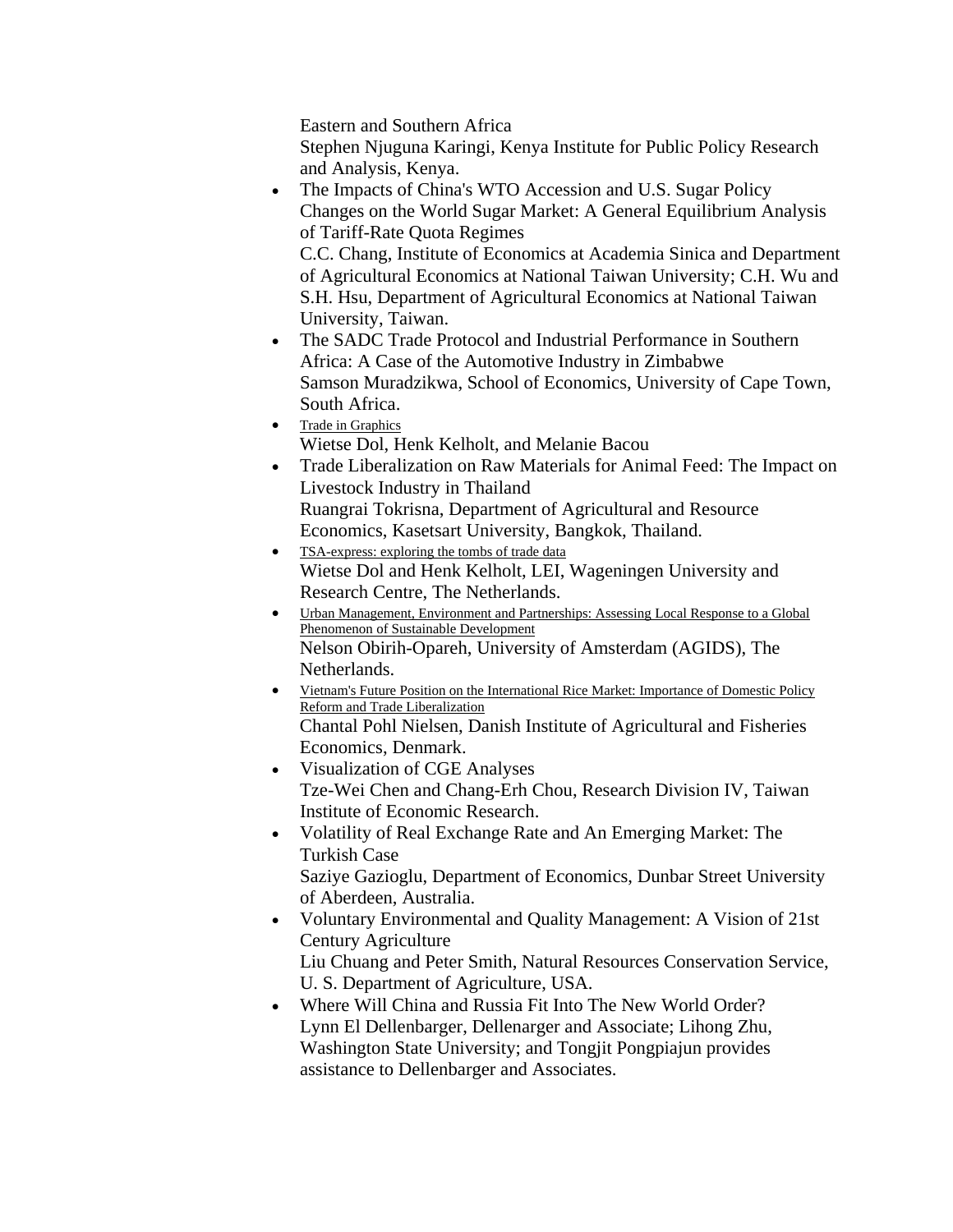# 2:00 – 3:30 pm: **Organized Session (III): From macro to micro: measuring distortions from agricultural policies** (International Reception Hall, IRH) **Chair: Ulrich Koester**

- The European Union: Liberalising Domestic Support Søren Elkjær Frandsen and Hans Grinsted Jensen
- Do Developed Country Agricultural Policies Slow The Economic Growth of Developing Countries? A Dynamic General Equilibrium Approach Agapi Somwaru (ERS), Xinshen Diao (IFPRI), and Terry Roe
- Risk Effects of PSE Crop Measures Jesus Anton and Chantal Lemouel
- Analyzing Direct Payments to U.S. Farm Households: Addressing the 'Distribution Gap' Jeffrey Hopkins, Mitch Morehart and Mary Bohman

### **Session 6A: Agricultural Trade Liberalization (II)**

(Song Bor Hall, 10th F) **Chair: Kerstin Berglof**

- Trade Liberalization and the Least Developed Countries: Modeling the EU's Everything But Arms Initiative and a Hypothetical U.S. Response Michael Trueblood and Agapi Somwaru
- The Debate Over The Gains from Preferential Trade Liberalization in the CGE Models -Further Investigation Jayatilleke S Bandara and Wusheng Yu
- Assessing the world-wide effects of a shift towards vegetable proteins: a General Equilibrium Model of Agricultural Trade (GEMAT) Lia van Wesenbeeck
- Bound Tariffs, Unused Protection, and Agricultural Trade Liberalisation Peter Walkenhorst and Nora Dihel

**Session 6B: Climate Change and Modeling (IV)** (Rm. 110) **Chair: Johannes Bollen**

- Short-term Impacts of the "Total-Load-Control" Policy on CO2 Emissions: A Case Study in Taiwan Yunchang Jeffrey Bor
- Three Future Scenarios for Greenhouse Gas Emissions by Region in Australia
- Philip D. Adams and Yin Hua Mai • What stick will do to bring emissions down?
	- Ton Manders, Henri de Groot, Paul Tang

#### **Session 6C: EU Enlargement** (Rm. 105) **Chair: Martina Brockmeier**

• Eastern Enlargement of the EU: Factor mobility and Transfers - Which Matters Most? Risto Vaittinen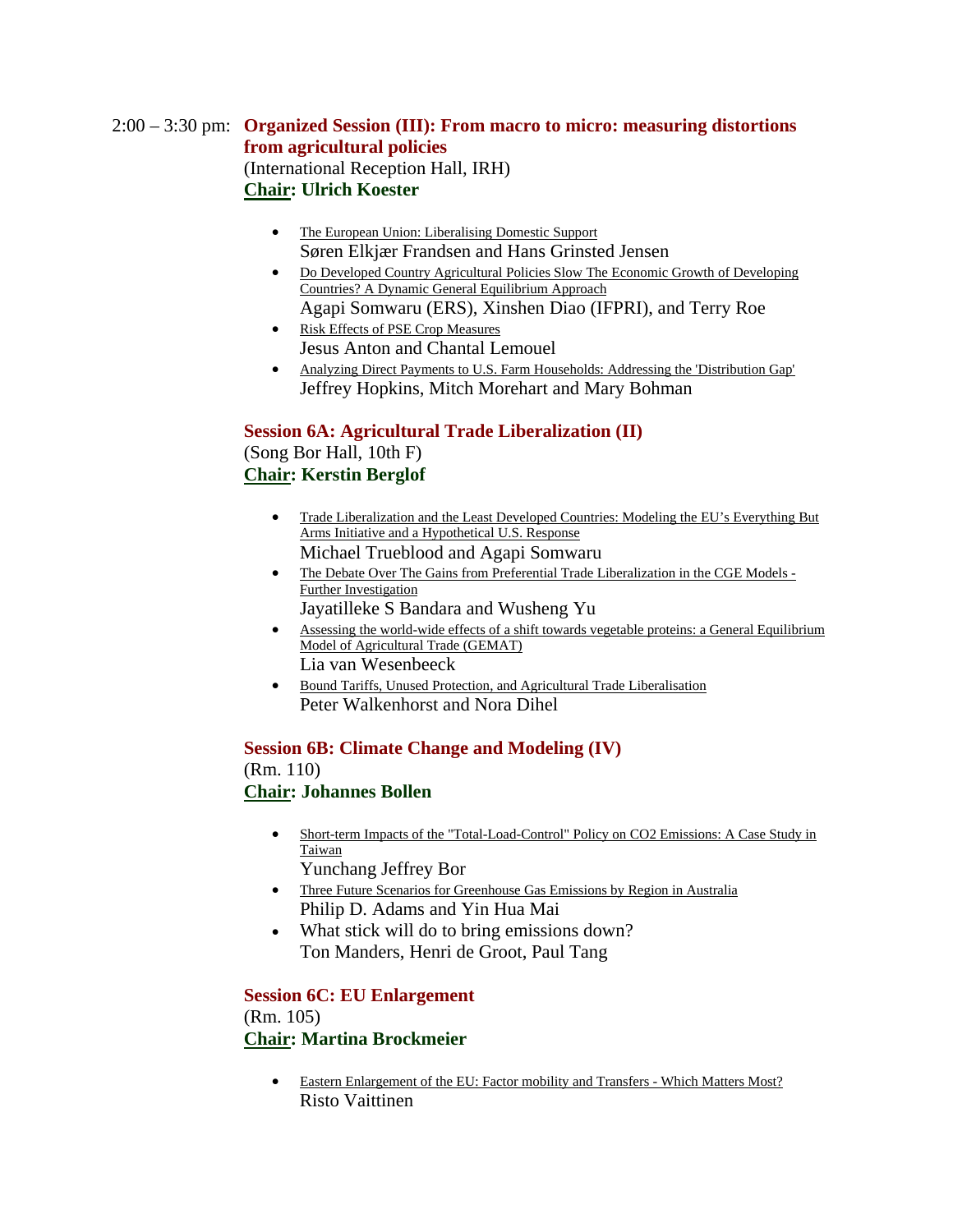- The European Union: Expanding its Agricultural Domain Soren Frandsen and Hans Grinsted Jensen
- Eastern EU Expansion: Implications of the Enlarged Single Market for Current and New Member States Maryla Maliszewska

**Session 6D: Technology Innovation and Diffusion** (Rm. 102) **Chair: Hans van Meijl**

- Environmental Policy and Technological Innovation: Evidence from Geographic Variation and Industrial Classification Diana H. Tsai
- Clean Development Mechanism, Technological Diffusion Effects and Economic Growth Kwo-Dong Wey and Jie-Chen Chen
- Institutional Elasticity for Maximizing the Effects of Energy Technology Policy A Comparative Analysis of the Diffusion Process of Photovoltaic Power Generation Technology in Japan, the USA and Europe Chihiro Watanabe, Bing Zhu and Behrooz Asgari

#### **Session 6E: Population Aging**

(Rm. 107) **Chair: Joseph S. Lee**

- The Impact of Ageing on International Capital Flows in a Heterogeous World with Imperfect Capital Mobility
	- Henri de Groot and Paul Tang
- The Non-Classic Approach to the Problem of Work and Unemployment Wieslaw Sztumski

**Session 6F: Chinese Session on Sustainable Development** (Fu-Chuan Hall, B1)

4:00 – 5:30 pm: **Policy Panel (III): Trade and Investment in Services** (IRH)

### **Chair: Thomas Hertel**

- What's Special About Trade in Services? **Philippa Dee**  Assistant Commissioner, Productivity Commission, Australia.
- International Service Trade: A Case Study **Thomas Rutherford**  Professor, Economics Department, University of Colorado, USA.
- **David Roland-Holst**  Professor, Economics Department, Mills College, USA.

# **Session 7A: Free Trade Agreements in the West (I)**

(Song Bor Hall, 10th F) **Chair: Søren Frandsen**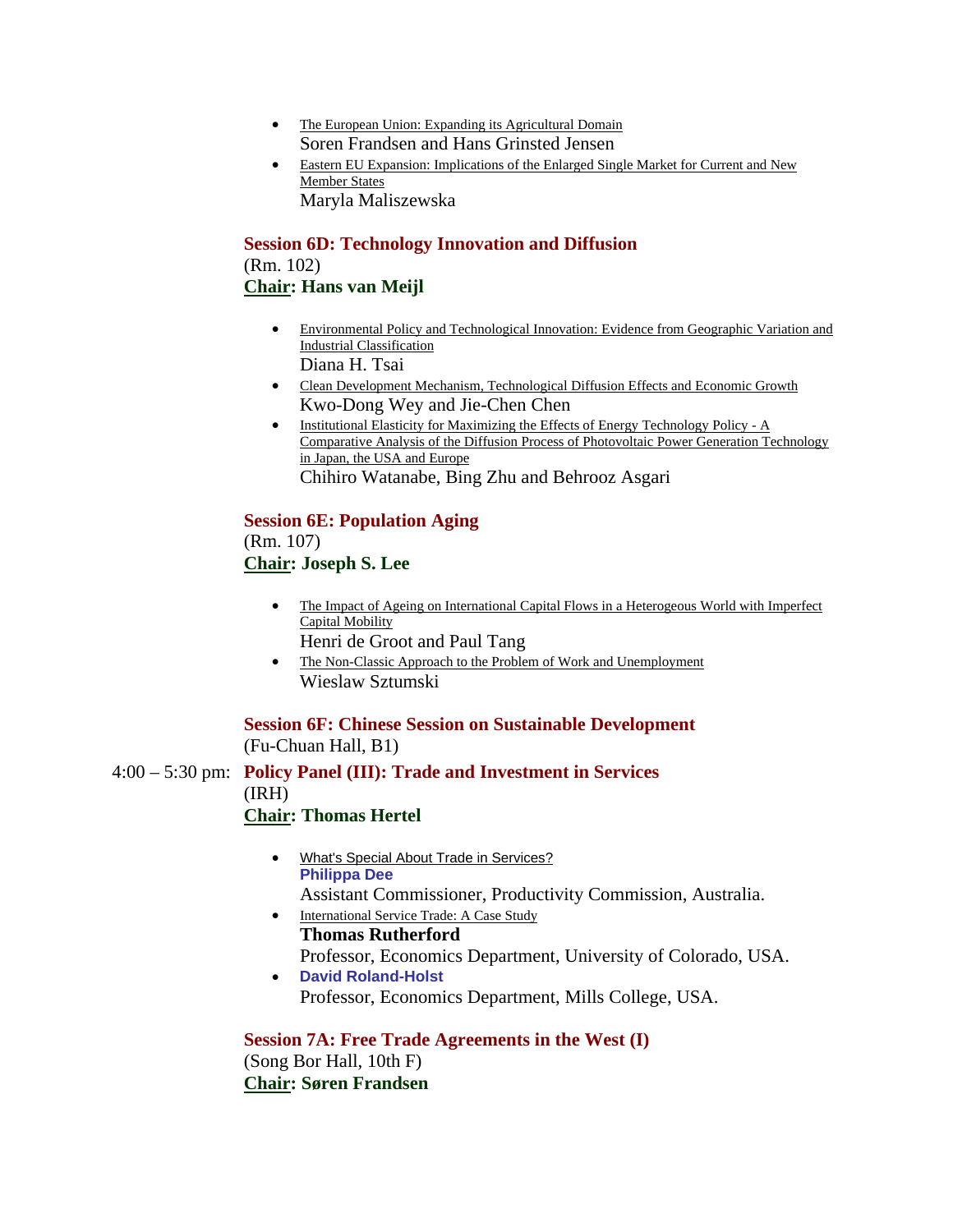- FTAA in Perspective: North-South and South-South Agreements in the Western Hemispheric Countries Masakazu Watanuki and Josefima Monteagudo
- The Effect of the Free Trade Area of the Americas on Agricultural Trade in the Western Hemisphere
- Mary Burfisher, Sherman Robinson, and Karen Thierfelder • Treatment of Agriculture in Western Hemisphere Regional Integration
- Agreements Constanza Valdes and Marinos Tsigas
- WTO, Development and the MENA Region: A Preliminary Appraisal Ali H. Bayar and Ghazi Ben-Ahmed

# **Session 7B: Kyoto Protocol**

### (Rm. 110) **Chair: Mikiko Kainuma**

- How Binding is the Kyoto Protocol after Marrakesh? Warwick McKibbin and Tingsong Jiang
- Does Non Ratification of the Kyoto Protocol by the US Increase the Likelihood of Monopolistic Behavior by Russia in the Market of Tradable Permits? Alain L. Bernard and Marc Vielle
- The Economic and Environmental Impact of the US Withdrawal from the Kyoto Protocol
- Hiroshi Hamasaki
- Relocation of EU industries from the Kyoto Protocol New Insights from a New WorldScan Model Johannes Bollen, Arjan Lejour, Ton Manders and Paul Tang

# **Session 7C: Natural Resources Modeling**

# (Rm. 105) **Chair: Georg J. Y. Hsu**

- Cycles of Natural Resources and Technological Opportunities Susanna Lundström
- Inequality and Economic Growth: Do Natural Resources Matter? Thorvaldur Gylfason and Gylfi Zoega
- Optimal Pricing of Petroleum with Budget Constraint and Externality C.H. Huang, S.H. Hsu and P.C. Li

# **Session 7D: Land Use Modeling**

(Rm. 102) **Chair: Marinos Tsigas**

- A Model of Land Use Externalities on Tourism in a Small Island Economy
- Carmelo León and Casiano Manrique • Allocation of farmland in a dynamic CGE model with organic production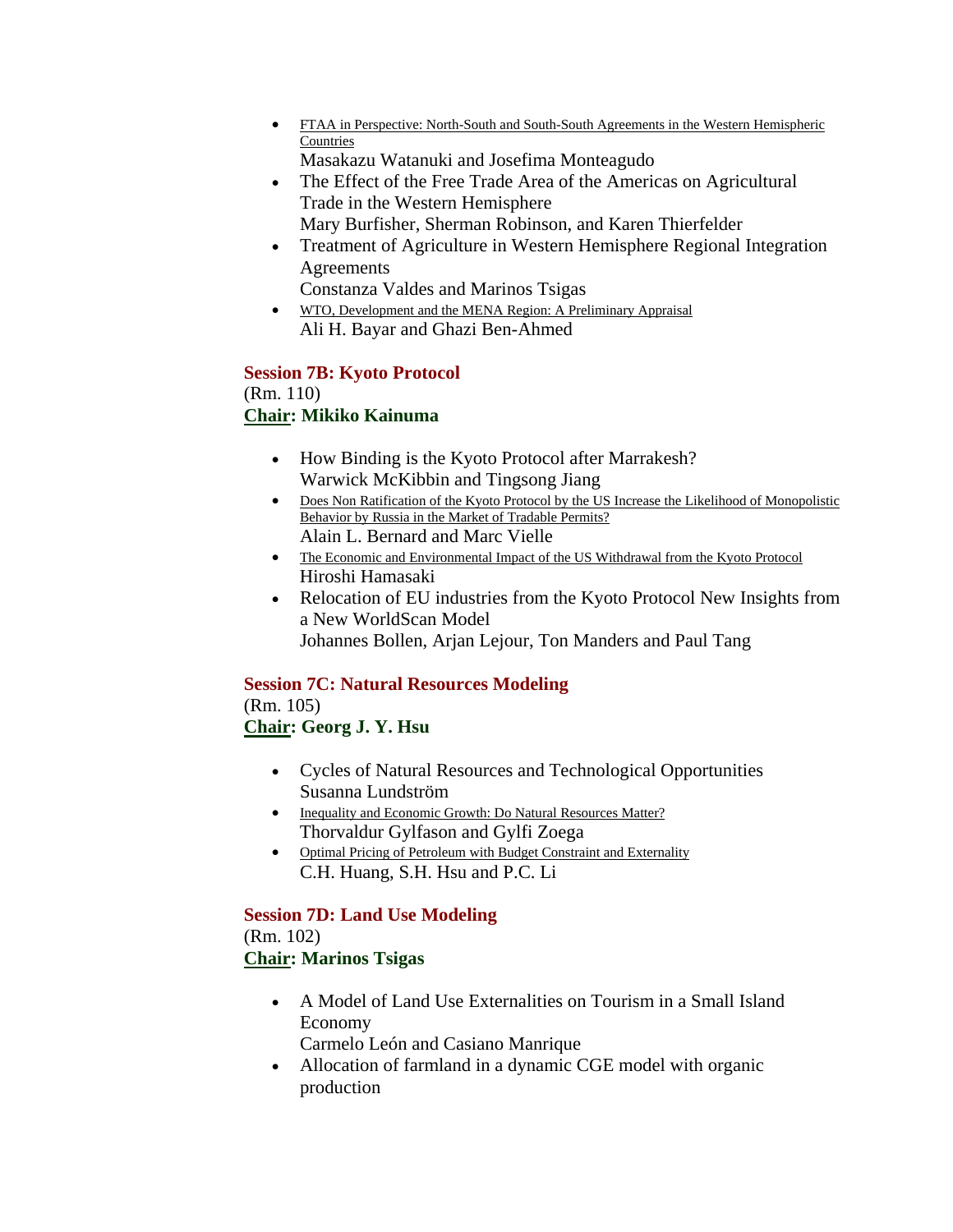Philip D. Adams, Lill Andersen and Lars-Bo Jacobsen

• Realizing Efficient Use and Conservation of Land under Private Ownership - A Rebutment to Nobel Economics Laureate Theodore W. Schultz Jian-Ming Zhou

**Session 7E: Methodologies in AGE Modeling (II)**

(Rm. 107) Chair: Ali H. Bayar

- Cobb-Douglas Utility Eventually! Alan A. Powell
- Analyzing Taiwan Air Pollution: An Application of the CGE Model and the Concept of Green National Product
	- Yun-Peng Chu, Shih-Mo Lin and Ching-Wei Kuo
- Environmental Regulations, International Trade and Strategic Behavior Savas Alpay and Cem Karaman

### **Session 7F: Chinese Session on Sustainable Development** (Fu-Chuan Hall, B1)

### **Friday, June 7**

| $8:30 - 10:00$ am: | <b>Policy Panel (IV): Regional Trade Agreement and Integration</b> |
|--------------------|--------------------------------------------------------------------|
|                    | (IRH)                                                              |
|                    | <b>Chair: Rong-I Wu</b>                                            |

- Regional Trade Agreements and Integration **Robert Koopman** Director, U.S. International Trade Commission, USA.
- **Masato Hisatake** Ministry of Economy, Trade and Industry, Japan.

**Session 8A: Emission Trading (I)** (Rm. 110) **Chair: Eiji Hosoda**

- Output-Based Allocations of Emissions Permits: Efficiency and Distributional Effects in a General Equilibrium Setting Carolyn Fischer and Alan Fox
- EU Emission Trading and Non-CO2 Gases Willemien Kets, Ton Manders and Johannes Bollen
- The costs of green house gas emission reductions in the European and Japanese economies under mixed emission trading regimes Hiroshi Hamasaki and Truong P. Truong
- Evaluation of the costs and benefits of EU wide emission trade for Finland Juha Forsström, Juha Honkatukia and Pekka Sulamaa

# **Session 8B: Methodologies in AGE Modeling (II)**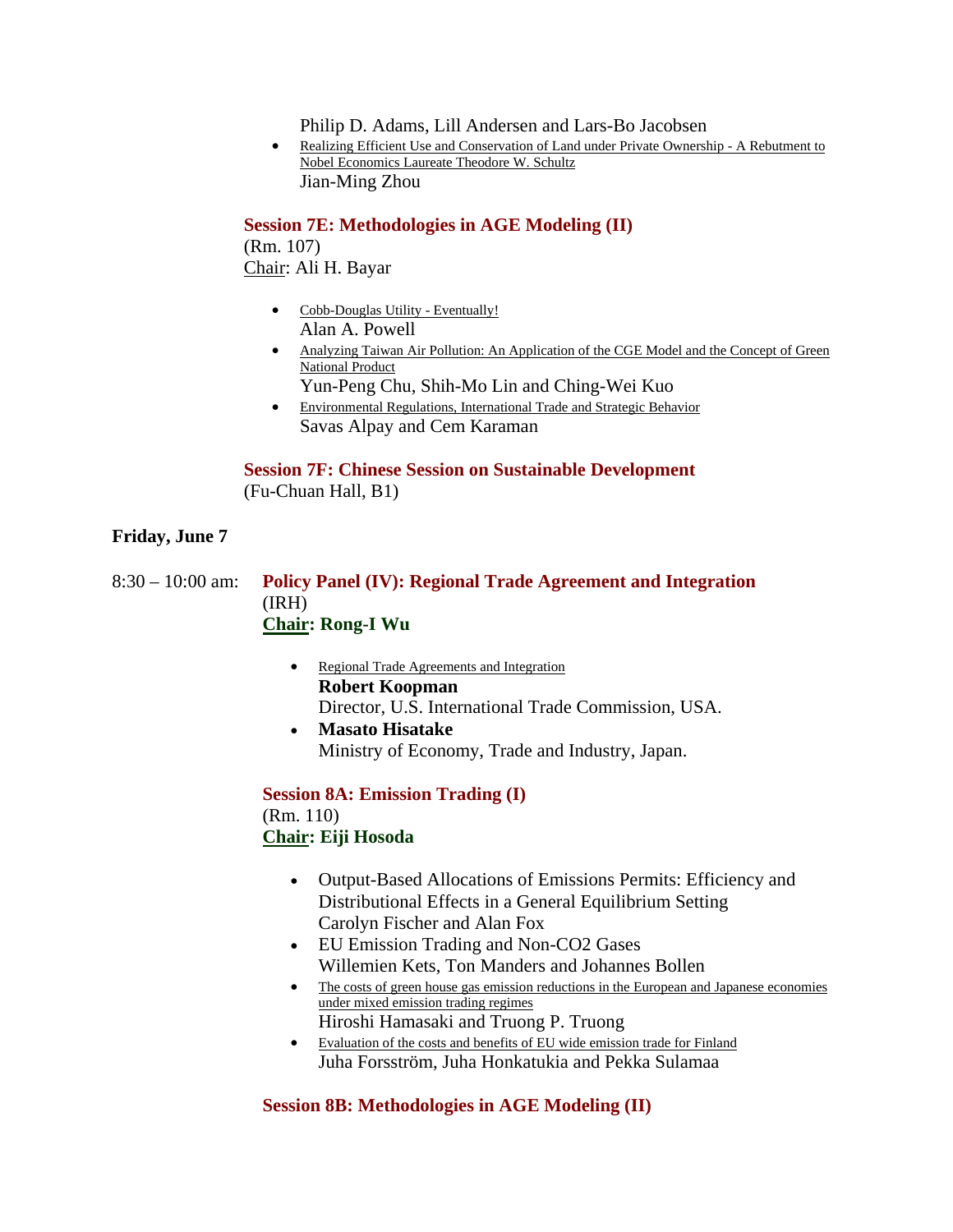# (Rm. 105) **Chair: Juha Honkatukia**

- Sensitivity of CGE Trade Policy Analysis under Imperfect Competition to the Specification of Firm Conduct Dirk Willenbockel
- Key Assumptions in AGE Trade Models: An Assessment using the Mirage Model Mohamed Hedi Bchir, Yvan Decreux, Jean-Louis Guérin and Sébastien Jean
- Market Access for GTAP: A Bilateral Measure of Merchandise Trade Protection Antoine Bouët, Lionel Fontagné, Friedrich von Kirchbach and Mondher Mimouni
- Aggregation of Tariff Rate Quotas within GTAP Sectors Markus Lips and Peter Rieder

#### **Session 8C: Government and Policy Modeling (I)** (Rm. 102)

# **Chair: Peter Dixon**

- Australian Federalism: a CGE analysis of inter-government transfers Peter B. Dixon, Mark R. Picton and Maureen T. Rimmer
- China's Income Tax Reform and Its Impacts Dianqing Xu, Zhi Wang and Fan Zhai
- An Evaluation of the Impacts of China's 1994 Unification of Dual Exchange Rates Wang Ruifang
- Estimating General Equilibrium Phenomena in General Equilibrium: The Case of U.S. Supply Side Adjustment During the 1980s Channing Arndt, Joseph Francois and Sherman Robinson

**Session 8D: New Applications of AGE (II)** (Rm. 107) **Chair: David Tarr**

- Impact Evaluation of the Tariff Reduction on the Fisheries Sector in Taiwan: A Comparison of Multi-Sector CGE Model and Single-Sector Multi-Activity Sector Model Chin-Hwa Sun and Fu-Sung Chiang
- A Role for Information Technology in the Japanese Economy: A CGE Analysis Masayuki Doi, Piyush Tiwari and Hidekazu Itoh
- Ageing gracefully: identifying vintages of privately owned motor vehicles in a CGE model of Taiwan Huey-Lin Lee
- War and Peace: A CGE Analysis of the Economic Effects of the Israeli-Palestinian Conflict Ohan Balian

**Session 8F: Chinese Session on Sustainable Development** (Fu-Chuan Hall, B1)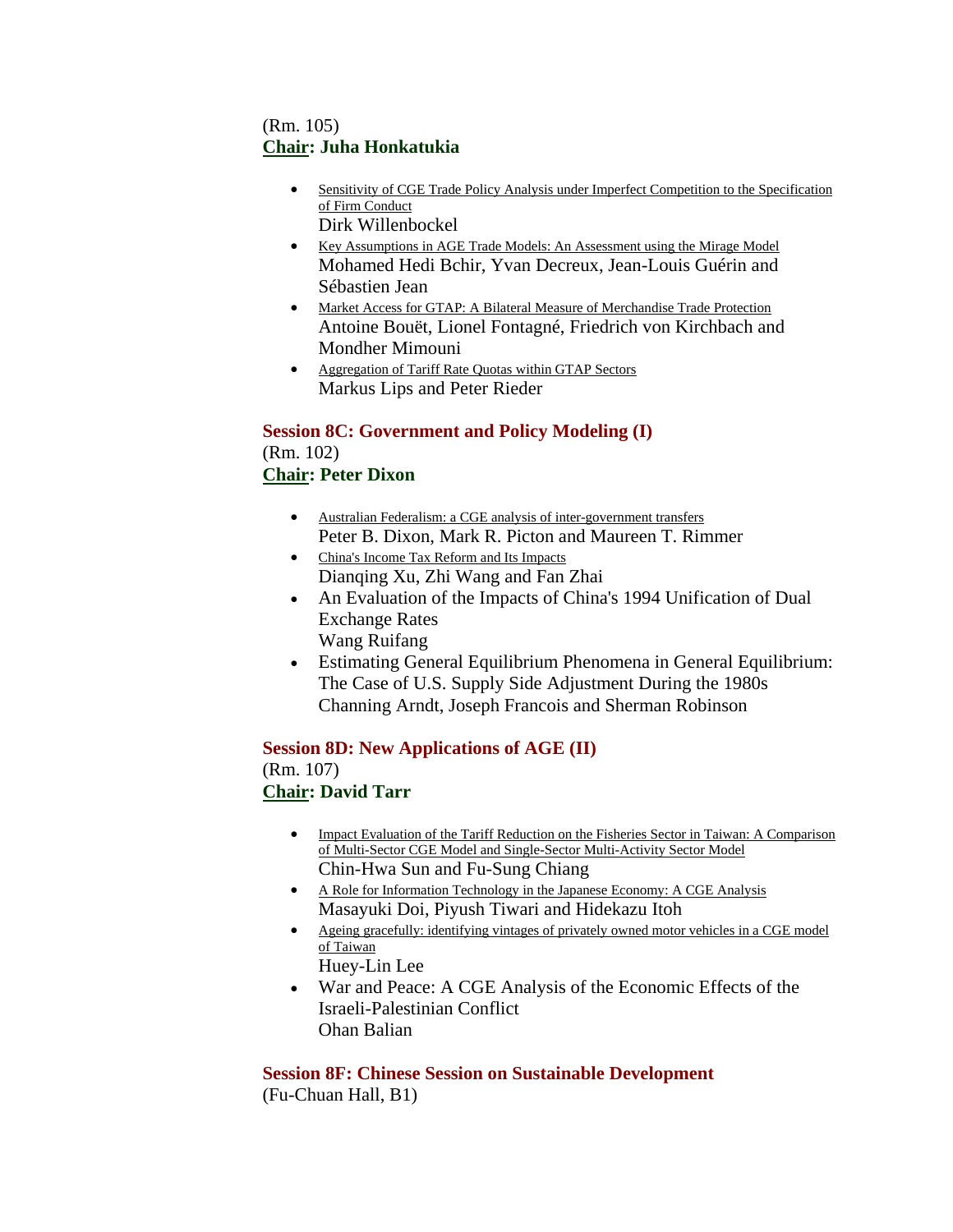#### 10:20 – 12:00 noon **Selected Paper Presentations**

### **Session 9A: Free Trade Agreements in the West (II)** (IRH) **Chair: Dominique van der Mensbrugghe**

- Impacts of AFTA and MERCOEURO on Agribusiness in the MERCOSUL Countries Erly Cardoso Teixeira
- Where Do Developing Countries Go After Doha? An Analysis of WTO Positions and Potential Alliances
	- Christian Bjørnskov and Kim Martin Lind
- Global Agricultural Trade after Doha: Shifting Competitive Advantage between the US and EU? John Beghin, David Roland-Holst and Dominique van der Mensbrugghe

# **Session 9B: Emission Trading (II)**

# (Rm. 110) **Chair: Shih-Hsun Hsu**

- Welfare Reducing Emission Permit Trade Pertti Haaparanta, Matti Liski and Toni Riipinen
- A Strategic Model of Abatement Coalition Formation and International Trade in Greenhouse Gas Emissions
	- Jared Carbone, Thomas F. Rutherford and Carsten Helm
- The Emission Trading and Integration of the Voluntary Approach to the Legal System in Europe

Li-chun CHEN

#### **Session 9C: Renewable Energy** (Rm. 105)

# **Chair: Chan-Erh Chou**

• Measuring the Contribution to the Economy of Investments in Renewable Energy: Estimates of Future Consumer Gains

Molly K. Macauley, Jhih-Shyang Shih, Emily Aronow, David Austin and Tom Bath

- Assessing alternative renewable energy strategies: a CGE approach Artis Kancs
- The Paradox of Trade Liberalization With Renewable Resources Pascal Bernard
- The Effect of Renewable Energy Price Supporting Policy on CO2 Emission and The Economy of Taiwan Chi-yuan Liang

#### **Session 9D: Government and Policy Modeling (II)**

(Rm. 102)